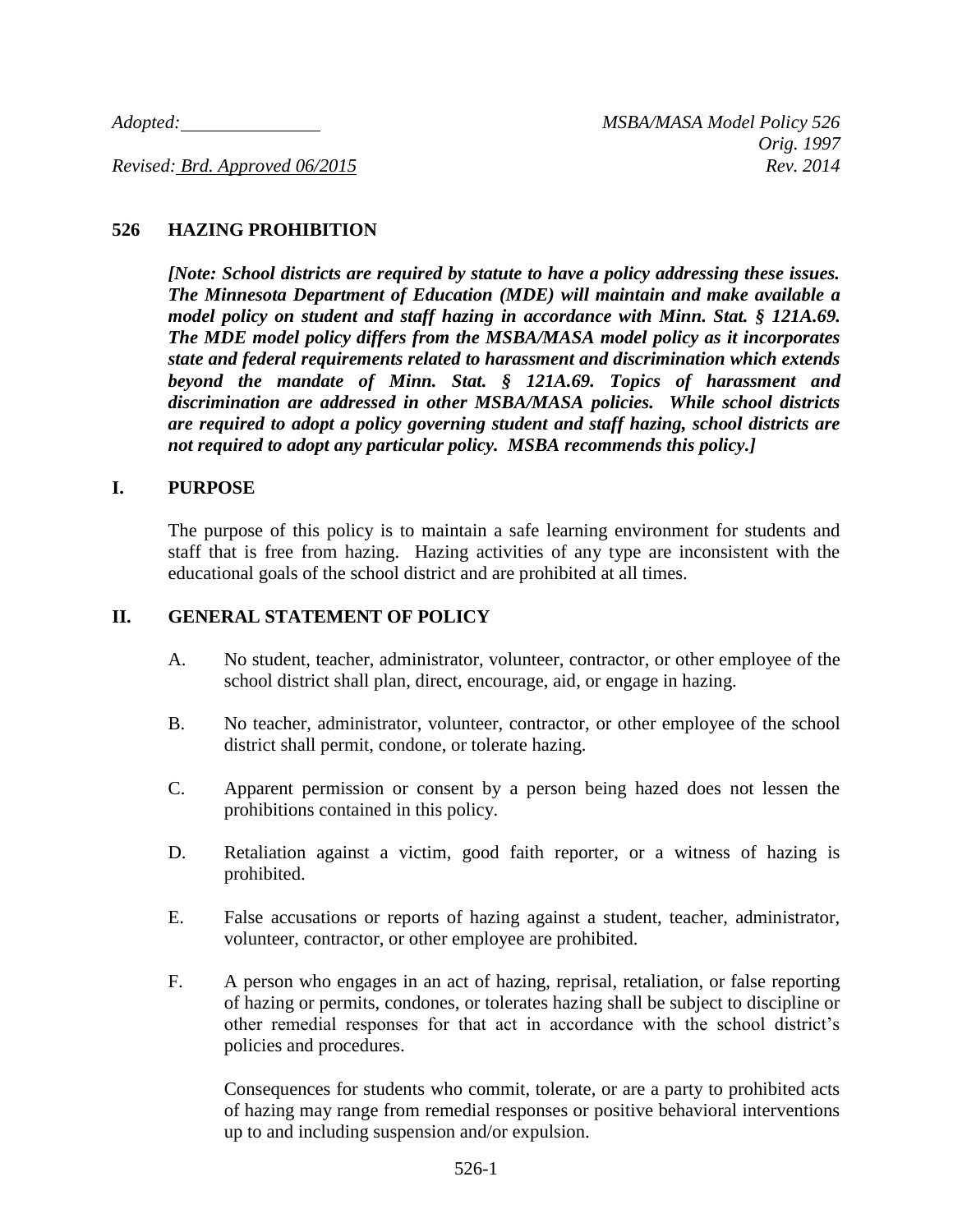Consequences for employees who permit, condone, or tolerate hazing or engage in an act of reprisal or intentional false reporting of hazing may result in disciplinary action up to and including termination or discharge.

Consequences for other individuals engaging in prohibited acts of hazing may include, but not be limited to, exclusion from school district property and events and/or termination of services and/or contracts.

- G. This policy applies to hazing that occurs during and after school hours, on or off school premises or property, at school functions or activities, or on school transportation.
- H. A person who engages in an act that violates school policy or law in order to be initiated into or affiliated with a student organization shall be subject to discipline for that act.
- I. The school district will act to investigate all complaints of hazing and will discipline or take appropriate action against any student, teacher, administrator, volunteer, contractor, or other employee of the school district who is found to have violated this policy.

# **III. DEFINITIONS**

- A. "Hazing" means committing an act against a student, or coercing a student into committing an act, that creates a substantial risk of harm to a person, in order for the student to be initiated into or affiliated with a student organization, or for any other school-related purpose. The term hazing includes, but is not limited to:
	- 1. Any type of physical brutality such as whipping, beating, striking, branding, electronic shocking, or placing a harmful substance on the body.
	- 2. Any type of physical activity such as sleep deprivation, exposure to weather, confinement in a restricted area, calisthenics, or other activity that subjects the student to an unreasonable risk of harm or that adversely affects the mental or physical health or safety of the student.
	- 3. Any activity involving the consumption of any alcoholic beverage, drug, tobacco product, or any other food, liquid, or substance that subjects the student to an unreasonable risk of harm or that adversely affects the mental or physical health or safety of the student.
	- 4. Any activity that intimidates or threatens the student with ostracism, that subjects a student to extreme mental stress, embarrassment, shame, or humiliation, that adversely affects the mental health or dignity of the student or discourages the student from remaining in school.
	- 5. Any activity that causes or requires the student to perform a task that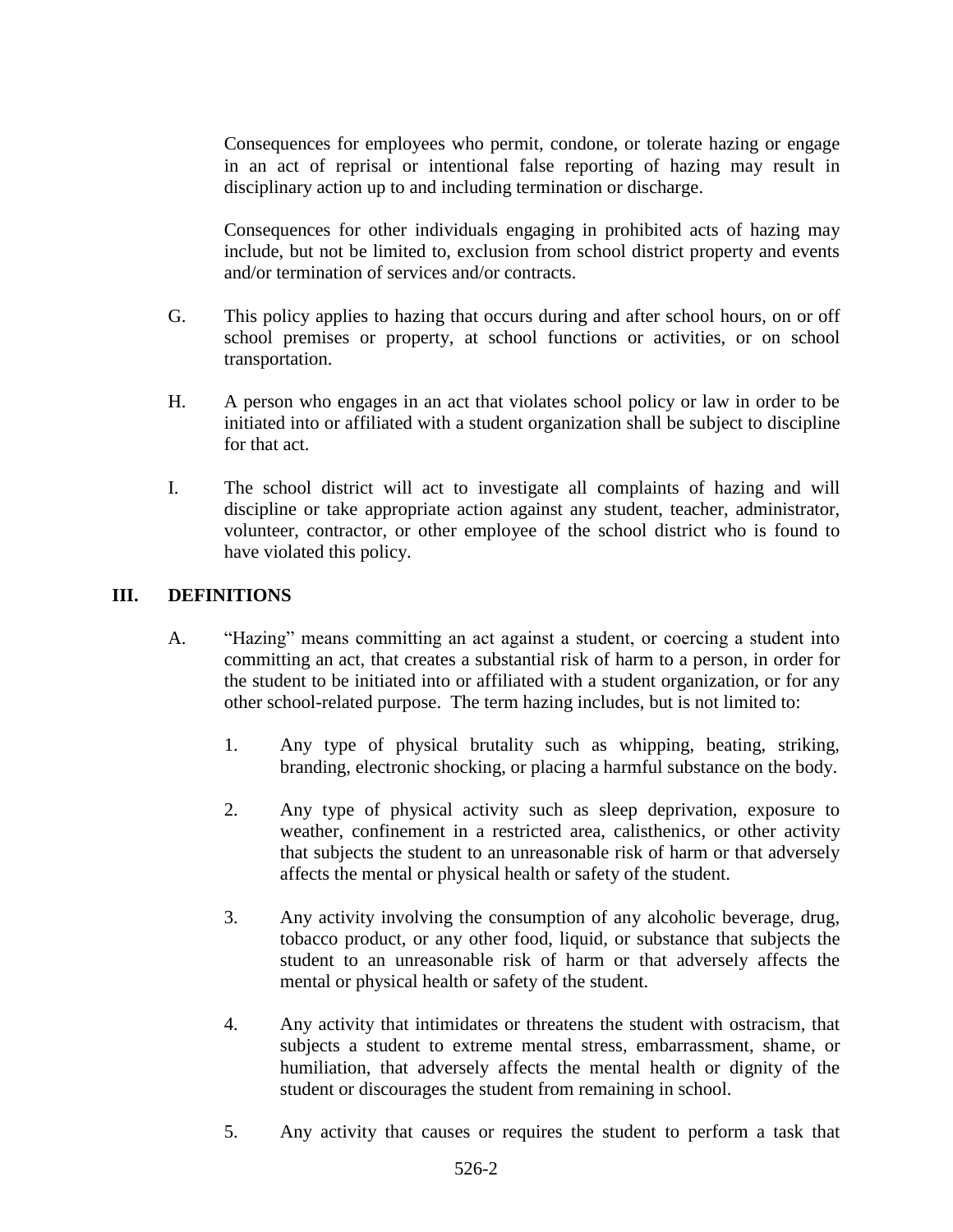involves violation of state or federal law or of school district policies or regulations.

- B. "Immediately" means as soon as possible but in no event longer than 24 hours.
- C. "On school premises or school district property, or at school functions or activities, or on school transportation" means all school district buildings, school grounds, and school property or property immediately adjacent to school grounds, school bus stops, school buses, school vehicles, school contracted vehicles, or any other vehicles approved for school district purposes, the area of entrance or departure from school grounds, premises, or events, and all school-related functions, school-sponsored activities, events, or trips. School district property also may mean a student's walking route to or from school for purposes of attending school or school-related functions, activities, or events. While prohibiting hazing at these locations and events, the school district does not represent that it will provide supervision or assume liability at these locations and events.
- D. "Remedial response" means a measure to stop and correct hazing, prevent hazing from recurring, and protect, support, and intervene on behalf of a student who is the target or victim of hazing.
- E. "Student" means a student enrolled in a public school or a charter school.
- F. "Student organization" means a group, club, or organization having students as its primary members or participants. It includes grade levels, classes, teams, activities, or particular school events. A student organization does not have to be an official school organization to come within the terms of this definition.

# **IV. REPORTING PROCEDURES**

- A. Any person who believes he or she has been the target or victim of hazing or any person with knowledge or belief of conduct which may constitute hazing shall report the alleged acts immediately to an appropriate school district official designated by this policy. A person may report hazing anonymously. However, the school district may not rely solely on an anonymous report to determine discipline or other remedial responses.
- B. The school district encourages the reporting party to use the report form available from the principal or building supervisor of each building or available from the school district office, but oral reports shall be considered complaints as well.

The building principal, the principal's designee, or the building supervisor (hereinafter the "building report taker") is the person responsible for receiving reports of hazing at the building level. Any adult school district personnel who receives a report of hazing prohibited by this policy shall inform the building report taker immediately. Any person may report hazing directly to a school district human rights officer or to the superintendent. If the complaint involves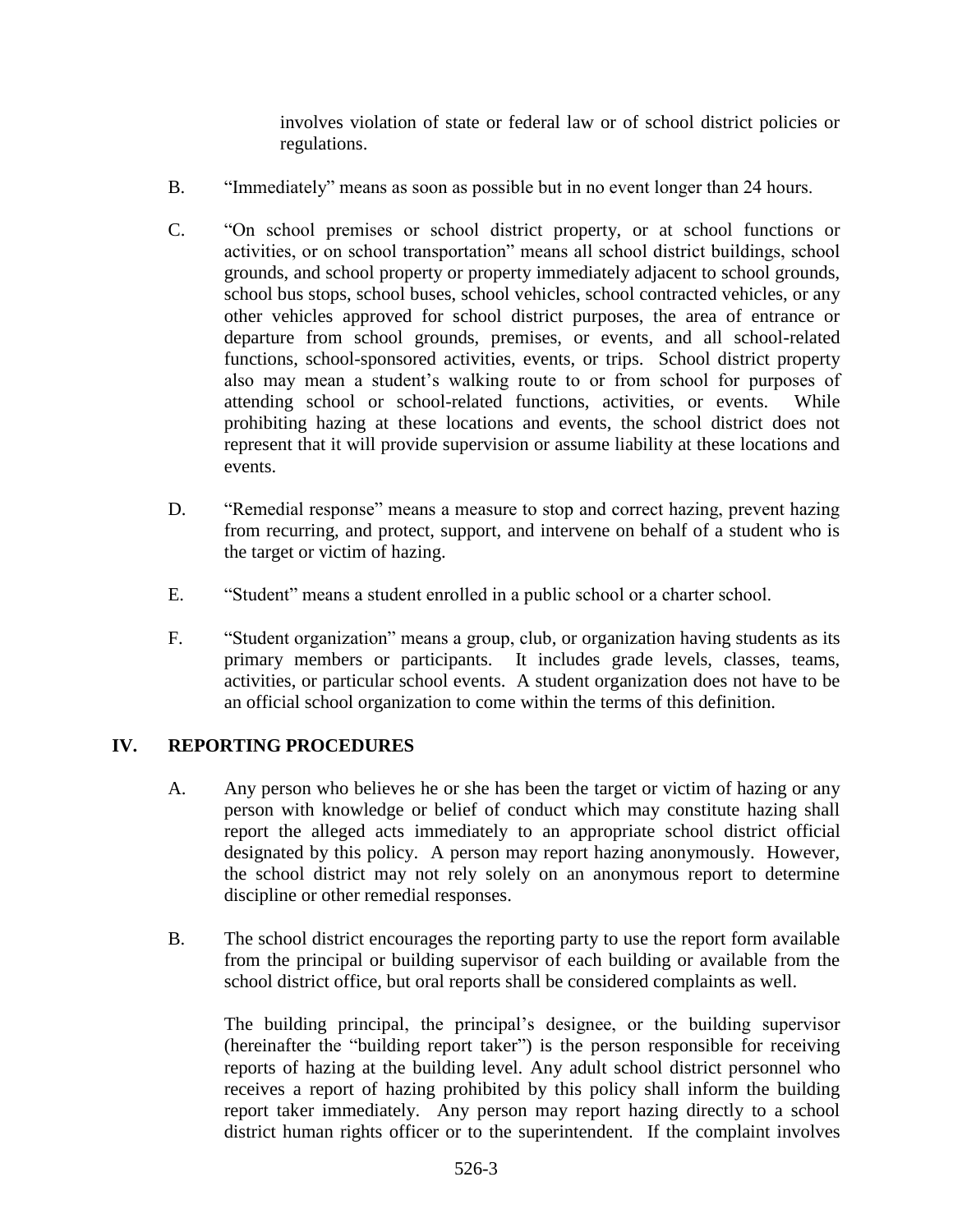the building report taker, the complaint shall be made or filed directly with the superintendent or the school district human rights officer by the reporting party or complainant.

The building report taker shall ensure that this policy and its procedures, practices, consequences, and sanctions are fairly and fully implemented and shall serve as a primary contact on policy and procedural matters.

- C. A teacher, administrator, volunteer, contractor, and other school employees shall be particularly alert to possible situations, circumstances, or events which might include hazing. Any such person who witnesses, observes, receives a report of, or has other knowledge or belief of conduct which may constitute hazing shall make reasonable efforts to address and resolve the hazing and shall inform the building report taker immediately. School district personnel who fail to inform the building report taker of conduct that may constitute hazing or who fail to make reasonable efforts to address and resolve the hazing in a timely manner may be subject to disciplinary action.
- D. Submission of a good faith complaint or report of hazing will not affect the complainant or reporter's future employment, grades, work assignments, or educational or work environment.
- E. Reports of hazing are classified as private educational and/or personnel data and/or confidential investigative data and will not be disclosed except as permitted by law. The building report taker, in conjunction with the responsible authority, shall be responsible for keeping and regulating access to any report of hazing and the record of any resulting investigation.
- F. The school district will respect the privacy of the complainant(s), the individual(s) against whom the complaint is filed, and the witnesses as much as possible, consistent with the school district's legal obligations to investigate, to take appropriate action, and to comply with any discovery or disclosure obligations.

# **V. SCHOOL DISTRICT ACTION**

- A. Within three (3) days of the receipt of a complaint or report of hazing, the school district shall undertake or authorize an investigation by school district officials or a third party designated by the school district.
- B. The building report taker or other appropriate school district officials may take immediate steps, at their discretion, to protect the target or victim of the hazing, the complainant, the reporter, and students or others pending completion of an investigation of alleged hazing prohibited by this policy.
- C. The alleged perpetrator of the hazing shall be allowed the opportunity to present a defense during the investigation or prior to the imposition of discipline or other remedial responses.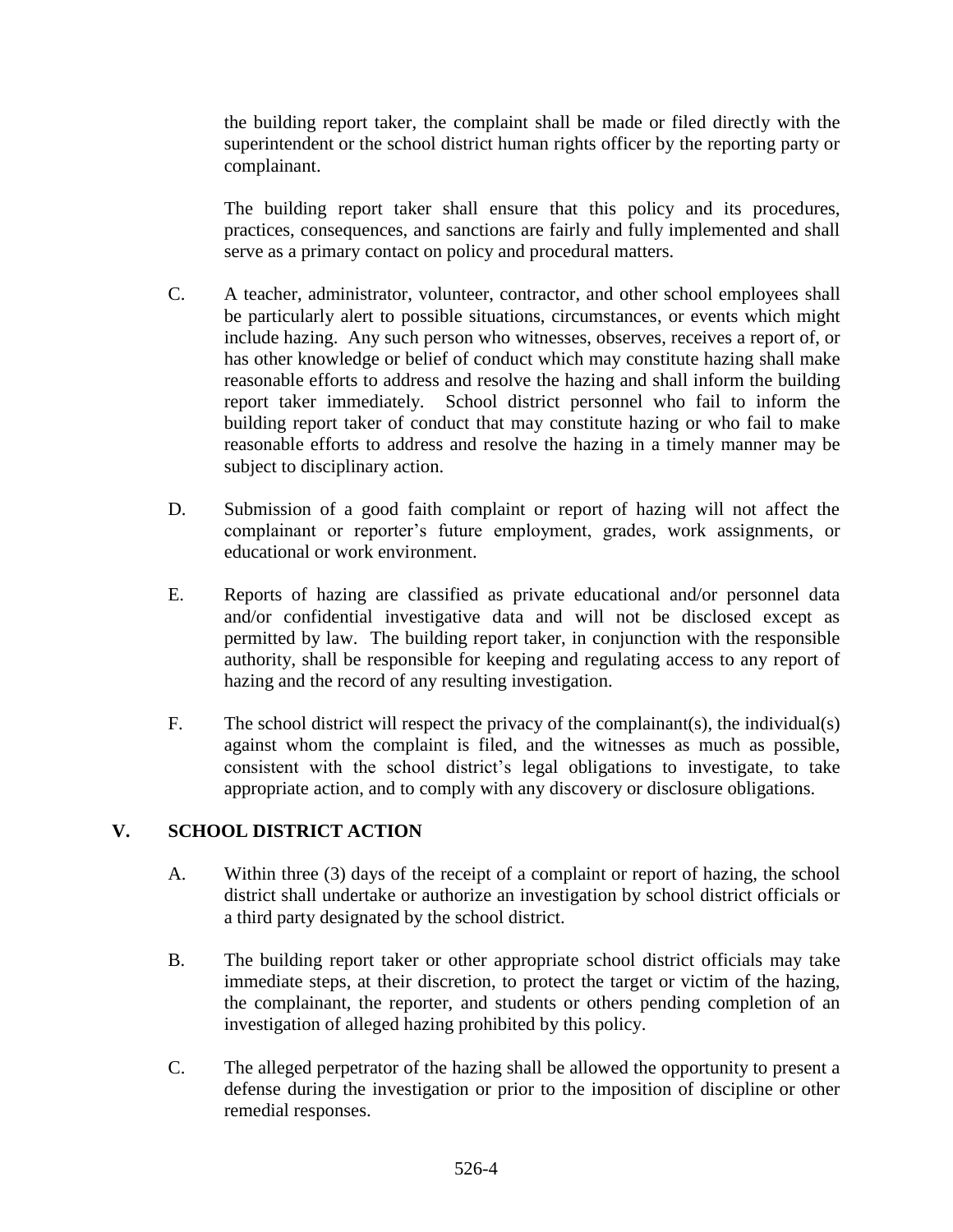- D. Upon completion of an investigation that determines hazing has occurred, the school district will take appropriate action. Such action may include, but is not limited to, warning, suspension, exclusion, expulsion, transfer, remediation, termination, or discharge. Disciplinary consequences will be sufficiently severe to try to deter violations and to appropriately discipline prohibited behavior. School district action taken for violation of this policy will be consistent with the requirements of applicable collective bargaining agreements; applicable statutory authority, including the Minnesota Pupil Fair Dismissal Act; and applicable school district policies and regulations.
- E. The school district is not authorized to disclose to a victim private educational or personnel data regarding an alleged perpetrator who is a student or employee of the school district. School officials will notify the parent(s) or guardian(s) of students who are targets or victims of hazing and the parent(s) or guardian(s) of alleged perpetrators of hazing who have been involved in a reported and confirmed hazing incident of the remedial or disciplinary action taken, to the extent permitted by law.
- F. In order to prevent or to respond to hazing committed by or directed against a child with a disability, the school district shall, where determined appropriate by the child's individualized education program (IEP) team or Section 504 team, allow the child's IEP or Section 504 plan to be drafted to address the skills and proficiencies the child needs as a result of the child's disability to allow the child to respond to or not to engage in hazing.

# **VI. RETALIATION OR REPRISAL**

The school district will discipline or take appropriate action against any student, teacher, administrator, volunteer, contractor, or other employee of the school district who commits an act of reprisal or who retaliates against any person who asserts, alleges, or makes a good faith report of alleged hazing, who provides information about hazing, who testifies, assists, or participates in an investigation of alleged hazing, or who testifies, assists, or participates in a proceeding or hearing relating to such hazing. Retaliation includes, but is not limited to, any form of intimidation, reprisal, harassment, or intentional disparate treatment. Disciplinary consequences will be sufficiently severe to deter violations and to appropriately discipline the individual(s) who engaged in the prohibited conduct. Remedial responses to the prohibited conduct shall be tailored to the particular incident and nature of the conduct.

# **VII. DISSEMINATION OF POLICY**

*[Note: Proper reference should be made to the appropriate handbooks in each school district.]*

- A. This policy shall appear in each school's student handbook and in each school's building and staff handbooks.
- B. The school district will develop a method of discussing this policy with students